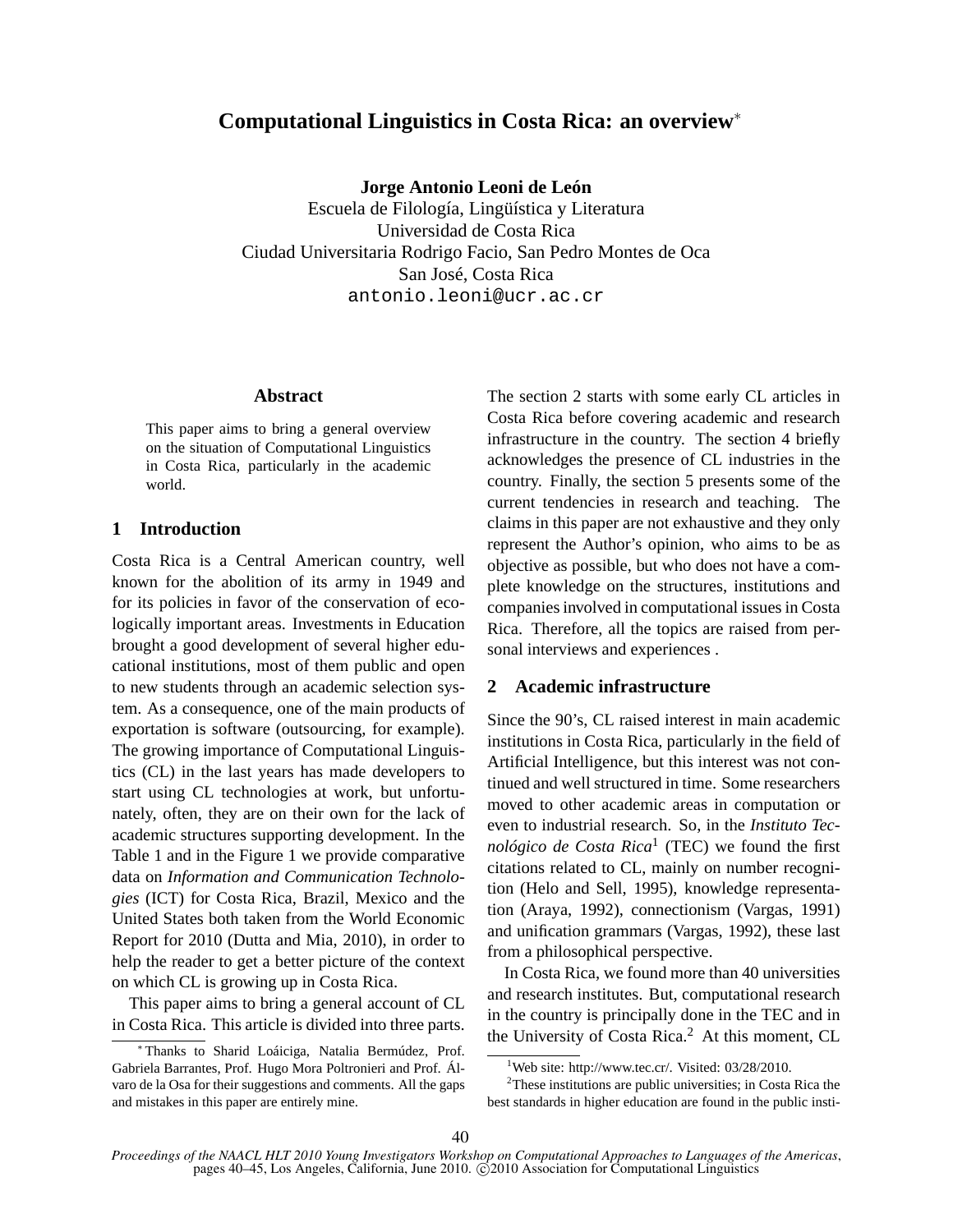| <b>Variable</b>                                   | <b>Costa Rica</b> | <b>Brazil</b> | <b>Mexico</b> | <b>United States</b> |
|---------------------------------------------------|-------------------|---------------|---------------|----------------------|
| <b>Market Environment</b>                         |                   |               |               |                      |
| Venture capital availability                      | 2.68              | 2.73          | 2.39          | 4.17                 |
| Availability of latest technologies               | 4.66              | 5.29          | 4.58          | 6.58                 |
| State of cluster development                      | 3.58              | 4.25          | 3.76          | 5.45                 |
| <b>Political and Regulatory Environment</b>       |                   |               |               |                      |
| Laws relating to ICT                              | 4.06              | 4.43          | 3.90          | 5.54                 |
| Intellectual property protection                  | 3.54              | 3.04          | 3.19          | 5.44                 |
| <b>Infrastructure Environment</b>                 |                   |               |               |                      |
| Secure Internet servers (hard data)               | 98.75             | 23.67         | 15.67         | 1173.66              |
| Electricity production (hard data)                | 1997.70           | 2259.80       | 2380.84       | 14309.62             |
| Availability of scientists and engineers          | 4.74              | 4.24          | 3.64          | 5.60                 |
| Quality of scientific research institutions       | 4.63              | 4.22          | 3.71          | 6.18                 |
| Tertiary education enrollment (hard data)         | 25.34             | 29.99         | 26.93         | 81.68                |
| Education expenditure (hard data)                 | 4.06              | 4.44          | 5.47          | 4.79                 |
| Accessibility of digital content                  | 4.56              | 4.85          | 4.53          | 6.33                 |
| Internet bandwidth (hard data)                    | 8.55              | 20.83         | 2.81          | 111.22               |
| <b>Individual Readiness</b>                       |                   |               |               |                      |
| Quality of math and science education             | 4.34              | 2.71          | 2.58          | 4.47                 |
| Quality of the educational system                 | 4.69              | 3.01          | 2.80          | 4.85                 |
| <b>Business Readiness</b>                         |                   |               |               |                      |
| Company spending on R&D                           | 3.75              | 3.79          | 2.90          | 5.63                 |
| University-industry collaboration in R&D          | 4.25              | 4.06          | 3.48          | 5.90                 |
| <b>Government Readiness</b>                       |                   |               |               |                      |
| Government prioritization of ICT                  | 4.93              | 4.44          | 4.25          | 5.62                 |
| Government procurement of advanced technology     |                   |               |               |                      |
| products                                          | 4.00              | 3.68          | 3.28          | 4.77                 |
| Importance of ICT to government vision of the fu- |                   |               |               |                      |
| ture                                              | 4.44              | 4.15          | 3.98          | 4.91                 |
| <b>Individual Usage</b>                           |                   |               |               |                      |
| Personal computers (hard data)                    | 23.10             | 16.12         | 14.10         | 78.67                |
| <b>Business Usage</b>                             |                   |               |               |                      |
| Capacity for innovation                           | 3.45              | 3.90          | 2.78          | 5.49                 |
| Government Usage                                  |                   |               |               |                      |
| High-tech exports (hard data)                     | 25.88             | 5.79          | 12.25         | 19.84                |
| Government success in ICT promotion               | 4.37              | 4.40          | 3.83          | 5.19                 |
| ICT use and government efficiency                 | 4.49              | 4.64          | 4.37          | 5.26                 |
| Presence of ICT in government agencies            | 3.88              | 5.06          | 4.44          | 5.81                 |
| World rank 2009-2010 (over 133 economies)         | 49                | 61            | 73            | $\overline{5}$       |

Table 1: *Comparative data on Information and Communication Technologies (ICT) (Dutta and Mia, 2010)*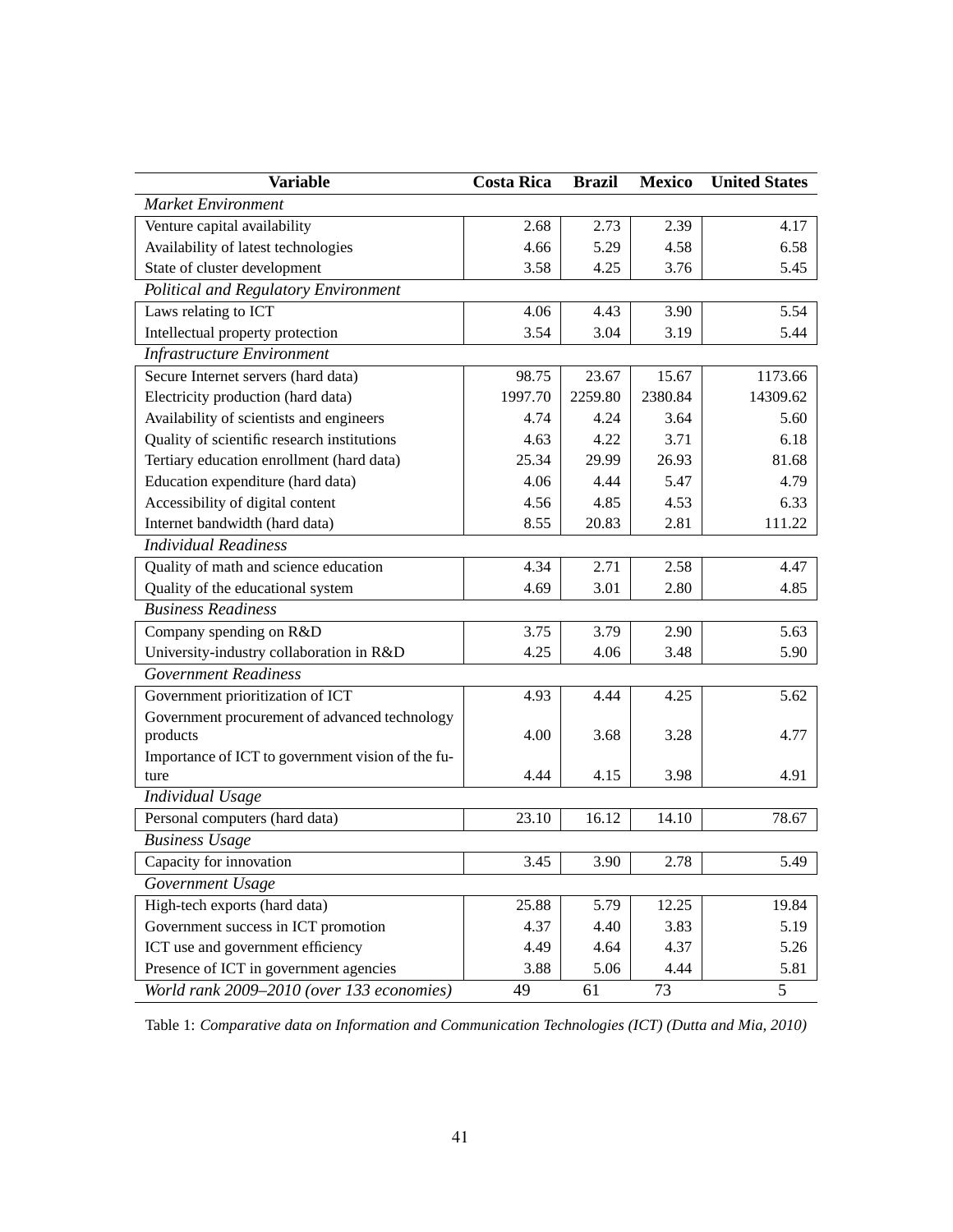

Figure 1: *Benchmarking on chosen ICT data for Costa Rica, Brazil and the United States (Dutta and Mia, 2010)*

is mainly found in the University of Costa Rica as part of the academic structure. This institution, as far as we are concerned, has two structures covering research: schools and research institutions. The former are mainly oriented towards teaching; the latter are exclusively devoted to research. CL teaching is carried out in the *School of Philology, Linguis*tics and Literature<sup>3</sup> and in its associated postgraduate program on Linguistics<sup>4</sup>. Research is concentrated in the Instituto de Investigaciones Lingüísticas  $(INIL)^5$  at the Facultad de Letras<sup>6</sup>. INIL is under the administrative supervision of the *Vicerrectoría de Investigación*<sup>7</sup> , which approves project financing. All the scientific responsability falls on the members and commissions of the research institutions. At this moment, CL is attached to INIL's program ELEX-HICÓS. Where a two year project is under development, with the part time assistance of a researcher. This project aims to create the bases for a hybrid

parser.

In the Instituto de Investigaciones en Ingeniería (INII), we found a program on cognition and language<sup>8</sup>. In spite of the name, their research addresses mostly behavioral issues.

There exists the possibility of getting funding from governmental institutions, like CONARE<sup>9</sup>, but they are meager. Nevertheless, it seems there are good options within inter-university collaboration, but this would require a long term coordination and planification.

In Costa Rica, research funding can be improved if real applications are proposed, for example educational and developmental tools. Other areas of interest are indigenous and minority languages, like Bribri and Chinese. In this sense, there are no computational projects officially inscribed in INIL at this moment, but ideas to start projects on this areas are waiting for the next inauguration of the Natural Language Processing Laboratory in the University of Costa Rica, so there are no papers to cite for the moment. Nevertheless, any inquiry on indigenous lan-

tutions.

<sup>&</sup>lt;sup>3</sup>Escuela de Filología, Lingüística y Literatura.<br><sup>4</sup>Web site: http://www.linguistica.ucr.ac.cr. http://www.linguistica.ucr.ac.cr. Visited: 03/28/2010.

<sup>5</sup> Site: http://inil.ucr.ac.cr/. Visited: 02/15/2010.

<sup>&</sup>lt;sup>6</sup>Roughly "Faculty of Humanities".

<sup>&</sup>lt;sup>7</sup> In English, the University's Bureau for Research.

 $8$ Site: http://iniiserver.inii.ucr.ac.cr/picl/. Visited: 02/15/2010.

<sup>&</sup>lt;sup>9</sup>Site: http://www.conare.ac.cr/. Visited: 02/15/2010.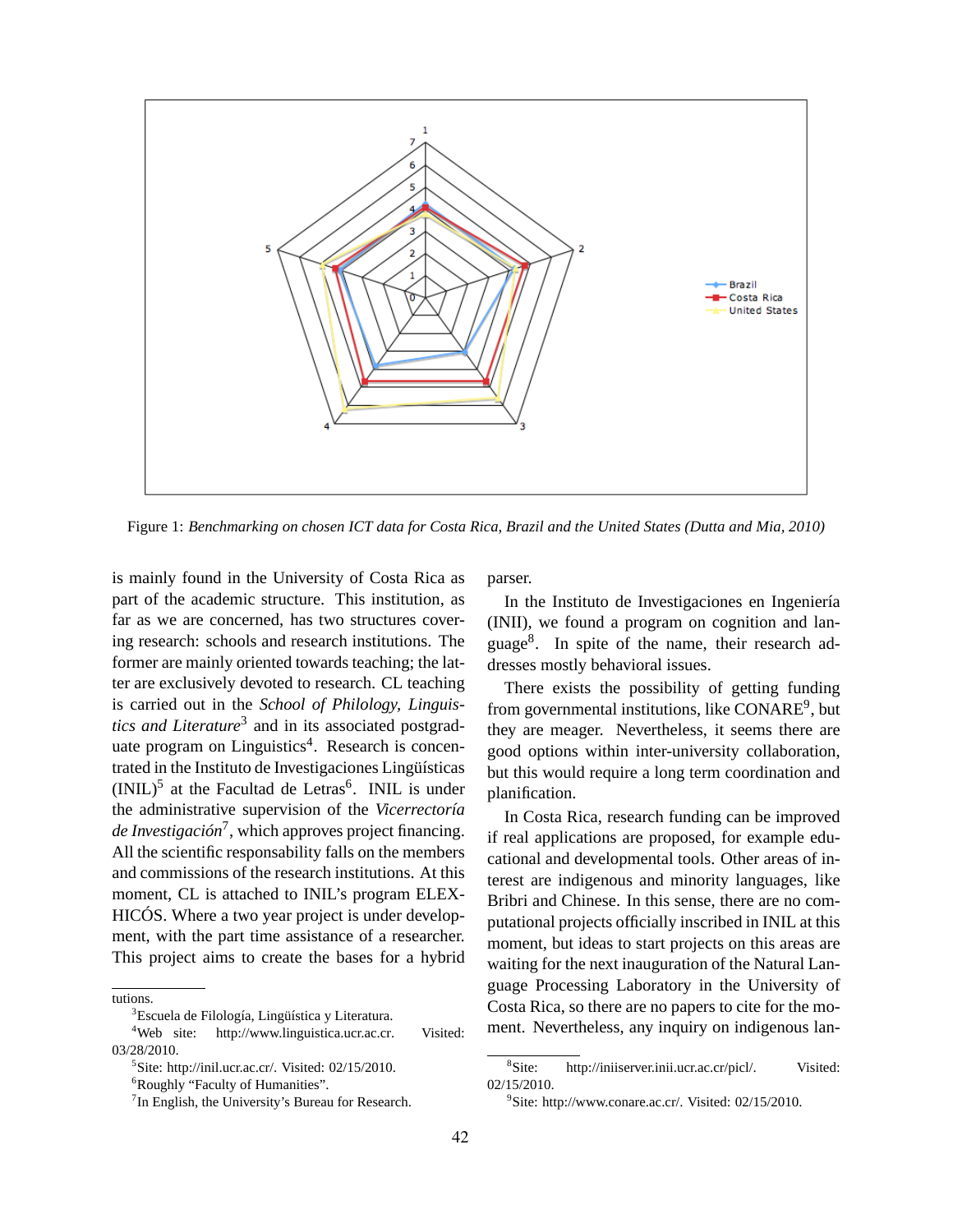guages can be addressed to Prof. Carla Jara Murillo, director of the Linguistic Department.

### **3 Growing needs, growing interest**

In the 90's the project *Estudios de Lexicografía Hispano-Costarricense*<sup>10</sup> (ELEXHICÓS)<sup>11</sup> at the *School of Philology, Linguistics and Literature* of the University of Costa Rica was born as an initiative to do lexicographical research on contemporary Costarican Spanish and to publish dictionaries based on modern scientific methods and oriented towards different publics and usages.

Lexicographical studies appeal to large corpora in order to document accurate word values and guarantee their usefulness. The need of computational resources was felt from the beginning of ELEX-HICÓS. The Murillo and Sánchez (1993) on lexical and syntactic maturity (language acquisition) is a good example of a research where this need of language computational tools is present. However, statistical dictionaries (Morales, 2009) can only be done by electronic means because of the huge calculations involved. For a long time, ELEXHICÓS counted on the limited, but important, support of the Centro de Informática (Center of Informatics) of the University of Costa Rica, but the need of developing its own resources and technologies imposed itself.

In 2002 the *School of Philology, Linguistics and Literature* of the University of Costa Rica opened the course *Tecnología y Producción Textual*12, where text processing technologies like LATEX, XML, HTML, CSS and Perl are taught for applications in the Humanities field. Some interesting proof-of-concept projects have been proposed as part of the course activities (Arroyo Molina, 2009; Enciso Bahler, 2008; Fuentes Vargas, 2008). As an initiative of ELEXHICÓS and the *School of Philology, Linguistics and Literature* in order to develop CL, the University of Costa Rica approved a grant for a Ph.D. on Computational Linguistics, which was fulfilled at the *Laboratoire d'Analyse et de Technologie du Langage*<sup>13</sup> of the University of Geneva. As part of this initiative a full time Professorship on CL was opened for 2010 and since 2009 CL is taught as postgraduate facultative course for the Master on Linguistics. Other courses on Formal Linguistics and Natural Language Processing (NLP) were accepted and will be part of the offer in 2010. Additionally, the *School of Philology, Linguistics and Literature* approved the creation of a NLP laboratory (project number 021-A9-734 of the *Vicerrectoría de Investigación*, main resarcher, Prof. Jorge Antonio Leoni de León, assistant researcher, Prof. Carla Jara Murillo), which is expected for 2010, and should support research and teaching, especially because a course on data processing for undergraduate students on Linguistics and Philology is under consideration.

Computational graduate students have showed their interest on CL courses at the *Postgraduate Program in Linguistics*14. Some of them come to the course looking for knowledge on CL, since because of their jobs they need a good understanding of NLP technologies. Although we lack of details about the job they do with NLP, the works of Berrocal Rojas (2009) and Cedeño Baltodano (2009) for the postgraduate program on Computational Sciences illustrate the growing interest in the field. At the moment, only one student started, this year, her Master's thesis on CL at the Postgraduate Program on Linguistics at the University of Costa Rica.

Off universities' campus, it's important to mention the *Centro Nacional de Alta Tecnología*<sup>15</sup> (CE-NAT), which has projects sharing similarities with CL, but with totally different aims. For example, we can cite the projects on human memory modelisation (in collaboration with the *Programa de Investigaciones en Fundamentos de la Educación a Distancia*, PROIFED, UNED) and an adaptation of computational learning methods to a parallel and distributed processing platform. CENAT has contacts with several organizations at international level. CE-NAT is a state inter-university research institution on super computation.

<sup>&</sup>lt;sup>10</sup>In Spanish *Studies on Hispanic-Costarican Lexicography*.<br><sup>11</sup> Site: http://www.lexicografia.ucr.ac.cr. Visited http://www.lexicografia.ucr.ac.cr. Visited: 02/15/2010.

<sup>&</sup>lt;sup>12</sup>Technology and text production.

<sup>13</sup>Language Technology Laboratory (Site: http://www.latl. unige.ch). Visited: 02/10/2010.

<sup>&</sup>lt;sup>14</sup>Site: http://www.linguistica.ucr.ac.cr/. Visited: 02/15/2010.

<sup>&</sup>lt;sup>15</sup>National Center of High Technology.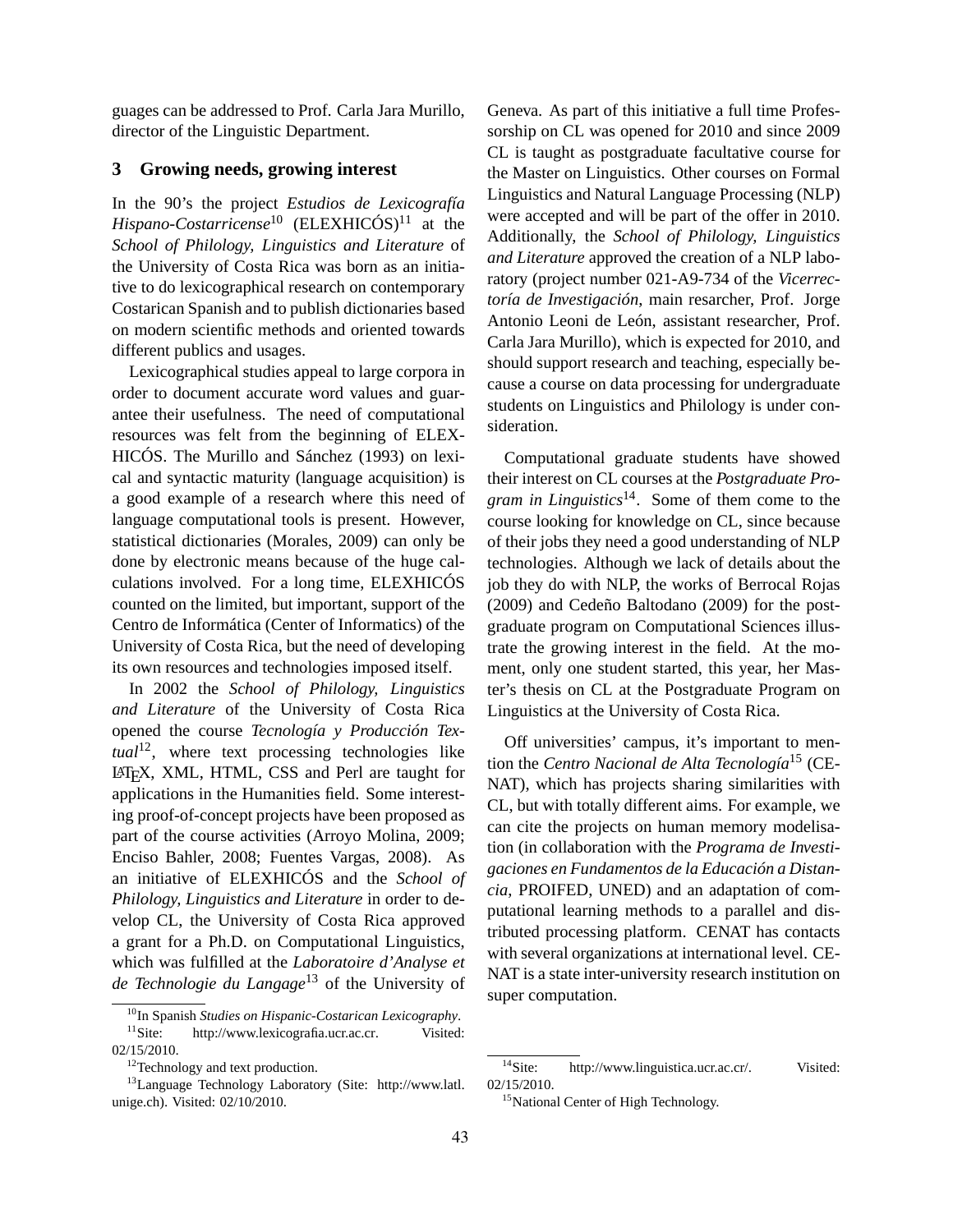## **4 Commercial application of Language Technologies**

We are aware of postgraduate students working in related areas in another countries, but we do not have details about their plans for the future. Nevertheless, national industry has not waited to have graduated specialists in order to start the commercialization of NLP related software. For example, Wordmagic Software<sup>16</sup> developed symbolic machine translation software Spanish–English and Tecapro presented an orthographic correction software $17$ . Because of secrecy in the industry, it is difficult to know how many companies appeal to NLP technologies. Enterprise are also make themselves present in the field by scientific grants, in 2007 Juan Rodríguez won a prize proposing a glove allowing translation between sign language and Natural Langue.<sup>18</sup>

# **5 Research interests and collaboration issues**

Presently, the idea is that Computational Linguistics would play a role, at different levels, in Lexicography and Spanish as a second language (L2). This leads to the creation of parsing systems and large corpora, where collaboration is desired. Another interesting area for CL is dialectology, where the tradition, as in Lexicography, of large collaborative initiatives exists. The new NLP laboratory will have workstations exclusively dedicated to research and the creation and storage of large copora as an intensive international initiative could be possible.

The signing of specific collaborative agreements between academic institutions is the preferred way to accomplish international research projects. This facilitates the approval of fundings.

### **6 Conclusions**

In Costa Rica, CL is finding its path. At this moment it is mainly an academic interest, but, as we saw,

there already are industrial products, where, eventualy, graduated students could find professional employment.

In the University of Costa Rica, where CL is rapidly growing up, collaborative initiatives are possible in a specifc and well defined frame. Additionally, many students are coming to CL, with the new academic offer. And this tendecy can increase in the next years.

In this moment, there is no CL community in Costa Rica. Before we are able to build it, we need to create a solid ground where a CL community could firmly stand up. This is starting to happen at the University of Costa Rica, where individual initiatives begin to gather around the recent course on CL taught by Prof. Jorge Antonio Leoni de León. We hope this movement will continue with the next opening of the NLP Laboratory at the *School of Philology, Linguistics and Literature* in the University of Costa Rica. This laboratory will fill the lack of equipment to make research on CL. Nevertheless, the need of a permanent research group will be there. This is an understandable situation in the sense that CL is a very new branch in the University and especially in *liberal arts*. This allows us to think that students will incorporate to CL studies and projects once the equipment and the offer on courses will be normal. It is expected that this year (2010), *School of Philology, Linguistics and Literature* will have a full time professor on CL, who will dedicate at least 1  $\frac{1}{4}$  of his time to research.

#### **Acknowledgments**

Thanks to *Vicerrectoría de Investigación* (http:// vra.ucr.ac.cr/vra.nsf), the *Instituto de Investigaciones Lingüísticas* (INIL) and the *Escuela de Filología, Lingüística y Literatura*, for their continued support in the structured research and teaching on Computational Linguistics.

#### **References**

- C. Araya 1992. "Representación de conocimiento con una lógica modal". Tiempo Compartido 3(5):21-24.
- Amparo Morales. 1986. Léxico básico del español de Puerto Rico. Academia Puertorriqueña de la Lengua Española.

<sup>&</sup>lt;sup>16</sup>Site: http://www.wordmagicsoft.com. Visited: 02/15/2010.

<sup>&</sup>lt;sup>17</sup>Sites: http://www.tecapro.com/ContentTeQuita.html and http://www.tecapro.com/TecApro\_Historia.pdf. Visited: 02/15/2010.

<sup>18</sup>Read in http://www.intel.com/CostaRica/prensa/Mayo23\_ 07.htm and http://www.nacion.com/ln\_ee/2007/mayo/18/ ultima-sr1101870.html. Visited: 03/28/2010.